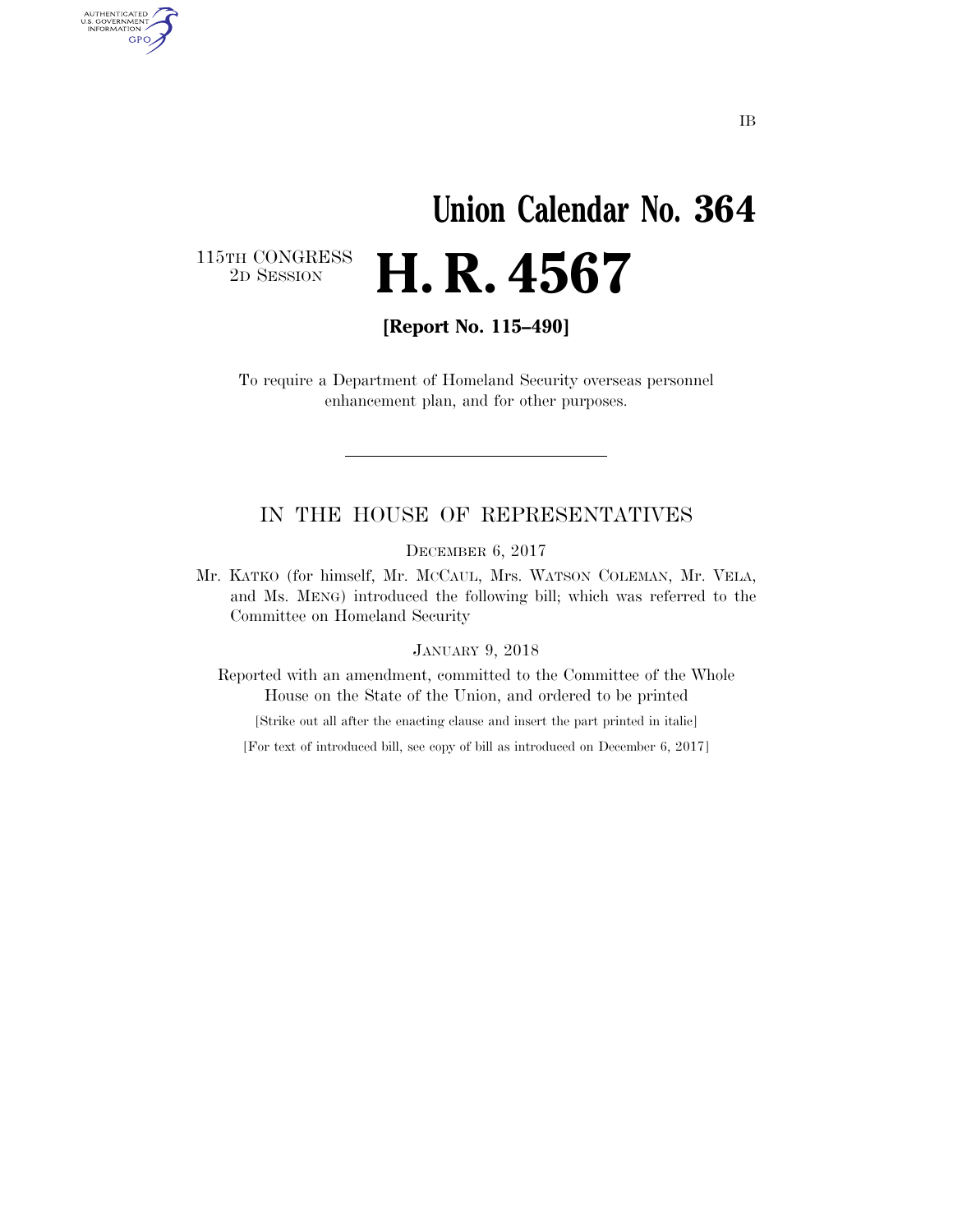### **A BILL**

2

To require a Department of Homeland Security overseas personnel enhancement plan, and for other purposes.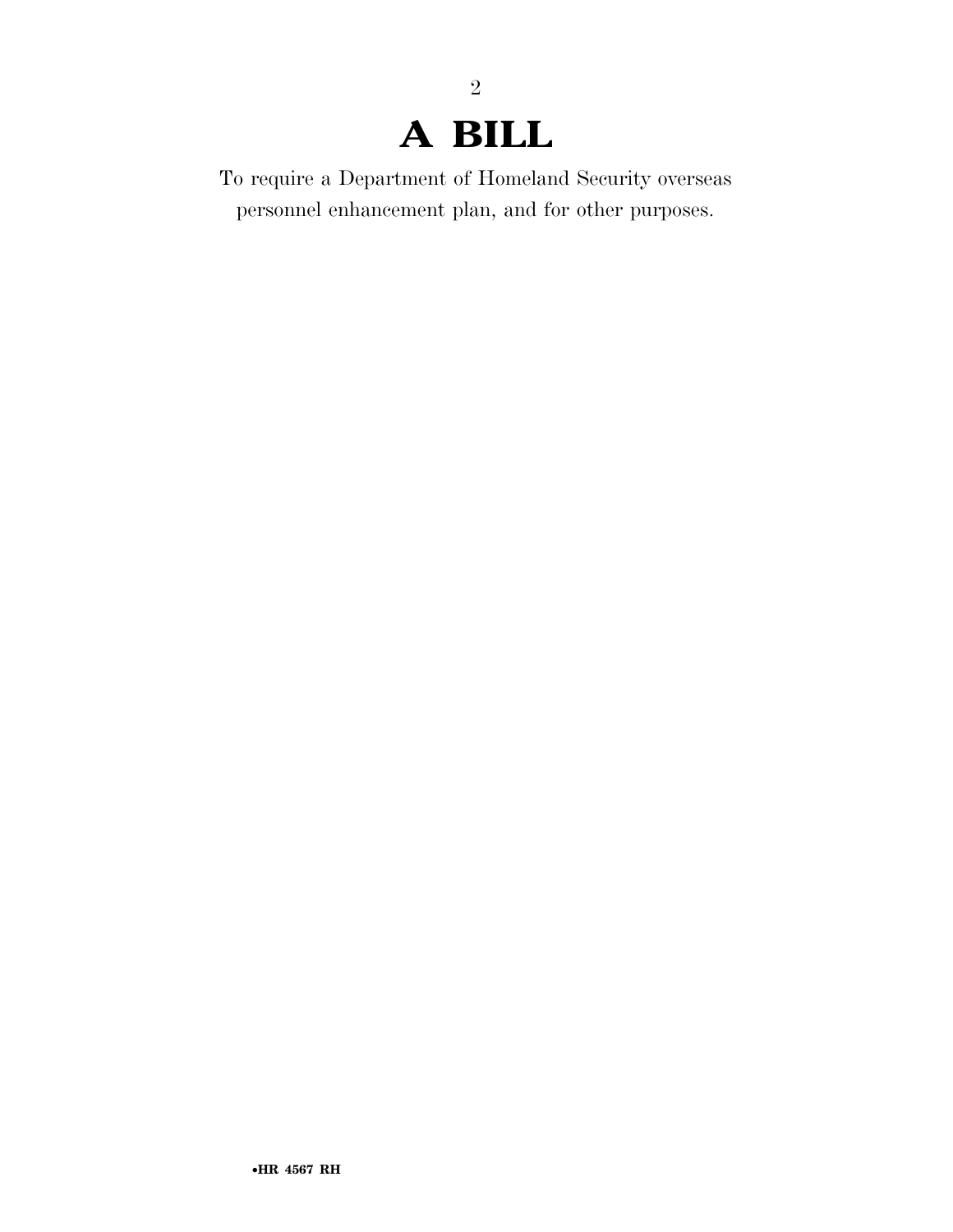*Be it enacted by the Senate and House of Representa-tives of the United States of America in Congress assembled,* 

### *SECTION 1. SHORT TITLE.*

 *This Act may be cited as the ''DHS Overseas Personnel Enhancement Act of 2017''.* 

#### *SEC. 2. OVERSEAS PERSONNEL BRIEFING.*

 *(a) IN GENERAL.—Not later than 90 days after sub- mission of the comprehensive three-year strategy required under section 1910 of the National Defense Authorization Act for Fiscal Year 2017 (Public Law 114–328) and every 180 days thereafter, the Secretary of Homeland Security shall brief the Committee on Homeland Security of the House of Representatives and the Committee on Homeland Security and Governmental Affairs of the Senate regarding Department of Homeland Security personnel with primary duties that take place outside of the United States.* 

 *(b) REQUIREMENTS.—The briefing required under subsection (a) shall include the following:* 

 *(1) A detailed summary of each type of personnel position with primary duties that take place outside of the United States and how each such position con- tributes to the Department of Homeland Security's counterterrorism mission.*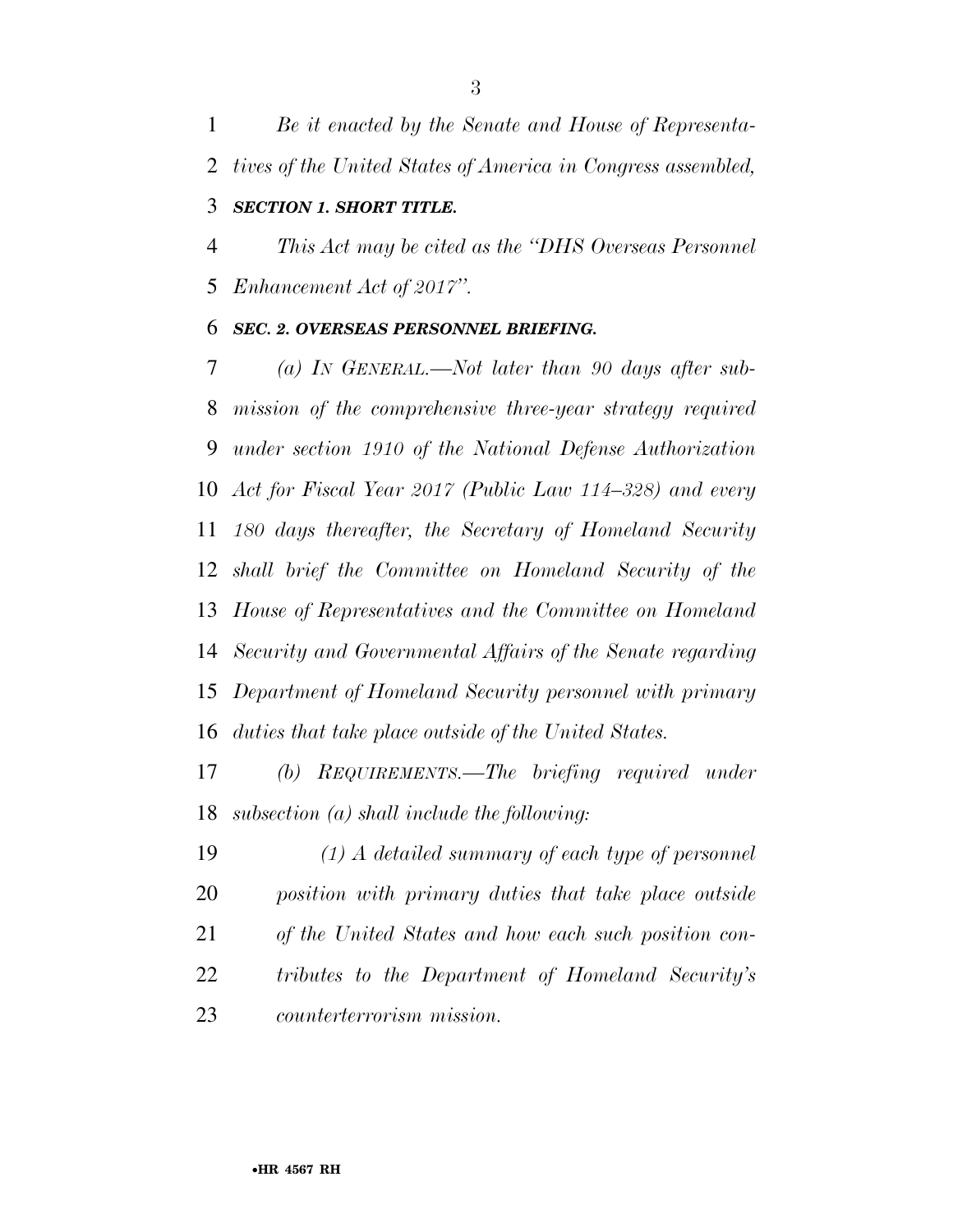| 1              | $(2)$ Information related to how the geographic                 |
|----------------|-----------------------------------------------------------------|
| $\overline{2}$ | and regional placement of such positions contributes            |
| 3              | to the Department's counterterrorism mission.                   |
| $\overline{4}$ | $(3)$ Information related to the position-specific              |
| 5              | training received by such personnel before and during           |
| 6              | placement at a foreign location.                                |
| 7              | $(4)$ Challenges that may impede the communica-                 |
| 8              | tion of counterterrorism information between Depart-            |
| 9              | ment personnel at foreign locations and Department              |
| 10             | entities in the United States, including technical, re-         |
| 11             | source, and administrative challenges.                          |
| 12             | $(5)$ The status of efforts to implement the strat-             |
| 13             | egy referred to in subsection $(a)$ .                           |
| 14             | $(6)$ The status of efforts (beginning with the sec-            |
| 15             | ond briefing required under this section) to imple-             |
| 16             | ment the enhancement plan under section 3.                      |
| 17             | SEC. 3. OVERSEAS PERSONNEL ENHANCEMENT PLAN.                    |
| 18             | (a) In GENERAL.—Not later than 90 days after the                |
| 19             | briefing required under section 2, the Secretary shall submit   |
| 20             | to the Committee on Homeland Security of the House and          |
| 21             | the Committee on Homeland Security and Governmental             |
|                | 22 Affairs of the Senate a plan to enhance the effectiveness of |
| 23             | Department of Homeland Security personnel at foreign lo-        |
| 24             | cations.                                                        |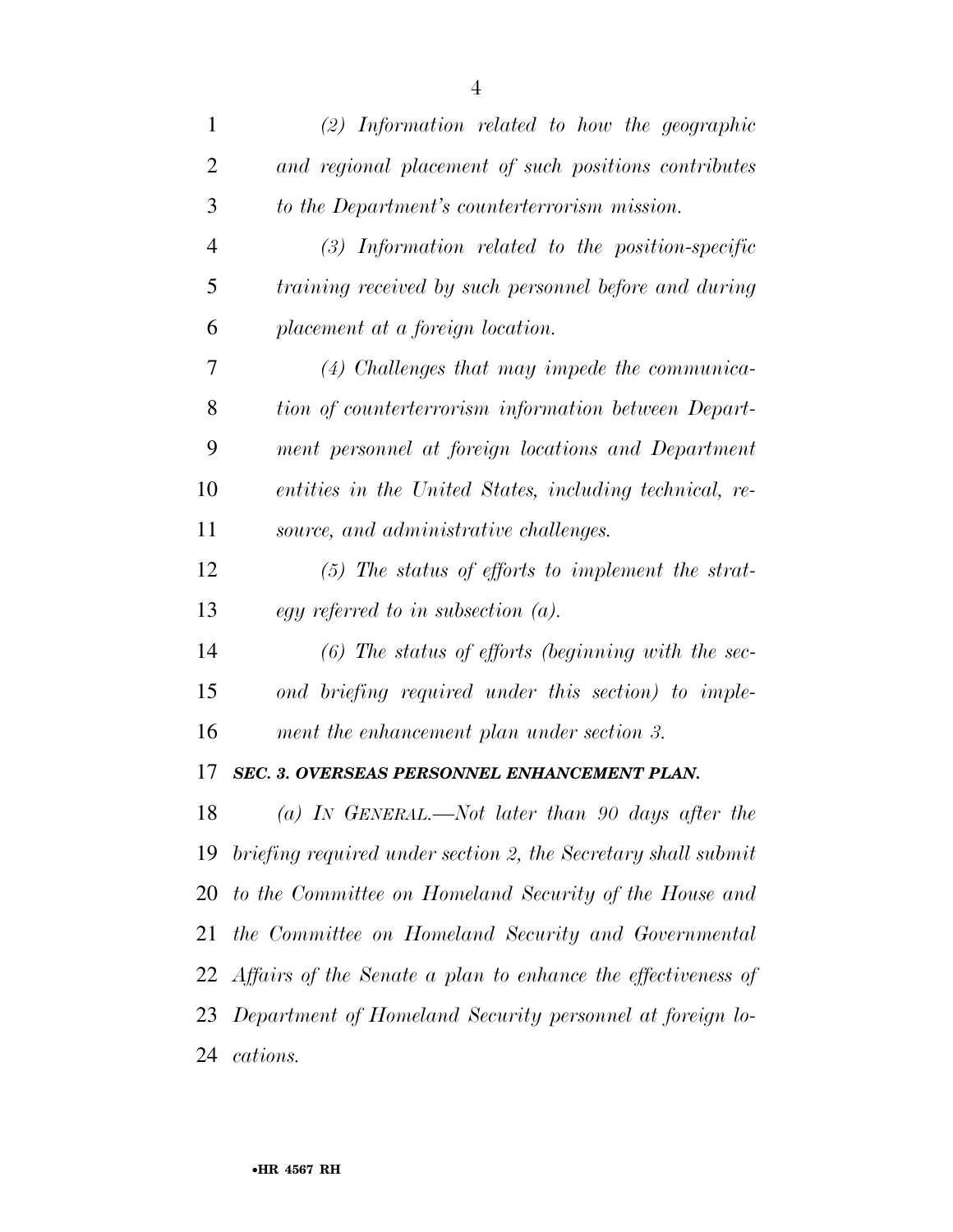*(b) PLAN REQUIREMENTS.—The plan referred to in subsection (a) shall include proposals to—* 

 *(1) improve efforts of Department of Homeland Security personnel at foreign locations, as necessary, for purposes of providing foreign partner capacity de- velopment and furthering the Department's counter- terrorism mission; (2) as appropriate, redeploy Department per- sonnel to respond to changing threats to the United States; (3) enhance collaboration among Department personnel at foreign locations, other Federal personnel at foreign locations, and foreign partners; (4) improve the communication of counterter- rorism information between Department personnel at foreign locations and Department entities in the United States, including to address technical, re- source, and administrative challenges; and (5) maintain practices to guard against counter- espionage threats associated with Department per-sonnel.* 

#### *SEC. 4. TERMINATION.*

 *The briefing requirement under section 2 shall termi- nate on the date that is four years after the submission of the strategy referred to in such section.*